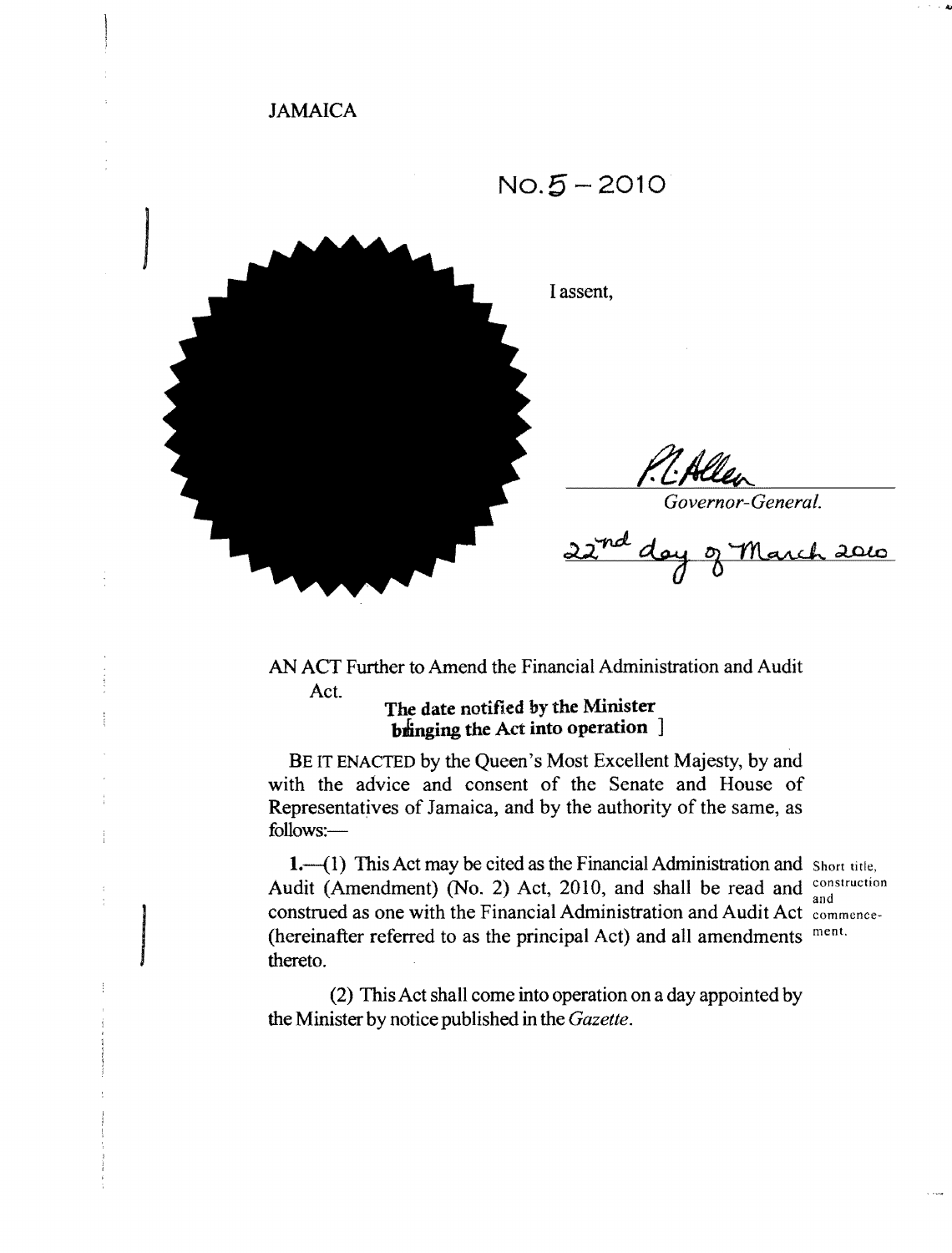#### [No. ] *The Financial Administration and Audit (Amendment) (No.2) Act, 2010*

2. The principal Act is amended by inserting next after section 7 the

Insertion of new section 7A into principal Act.

"Loans  $7A.(-1)$  The authority to receive a loan or grant and grants to made to the Government from any source is hereby vested solely in the Minister.

Government.

following as section 7A

 $\sim$   $\sim$   $\sim$ 

and a state of the

(2) Any loan or grant referred to in subsection (1) shall be paid into the Consolidated Fund.".

-~------.~-----.

3. Section 8 of the principal Act is amended in the marginal note and in subsection (1), by inserting next after the words "section 7", in each case, the words "or 7A".

4. Section 9 of the principal Act is amended by inserting next after subsection (2) the following as subsection  $(2A)$ —

 $(2A)$  Notwithstanding the provisions of subsection  $(2)$ , the Ministermay, ifin his opiniontheexigencies ofthe financial situation render it necessary, withdraw, suspend, or impose conditions on any expenditure authorized under, a warrant issued pursuant to section 117 of the Constitution.".

5. Section 16 of the principal Act is amended by inserting, next after subsection (2), the following subsection

" (3) Where, in relation to any department specified in a designation under subsection  $(1)$ , a proposed change in policy with respect to the work of the department is likely to have an impact on the finances or financial administration of the department, the accounting officer shall notify the Financial Secretary in writing ofsuch change as soon as is practicable.".

Insertion of new Part VII into principal Act.

6. The principal Act is amended by renumbering Part VII as Part VIII and inserting the following as Part VII

" PART VII. *Fiscal Responsibility Framework* 

Interpreta- 48A. In this Parttion for Part<br>VII. "fiscal balance" means revenue less expenditure of the Government;

2

Amendment of section 8 of principal Act.

Amendment of section 9 of principal Act.

Amendment of section 16 of principal Act.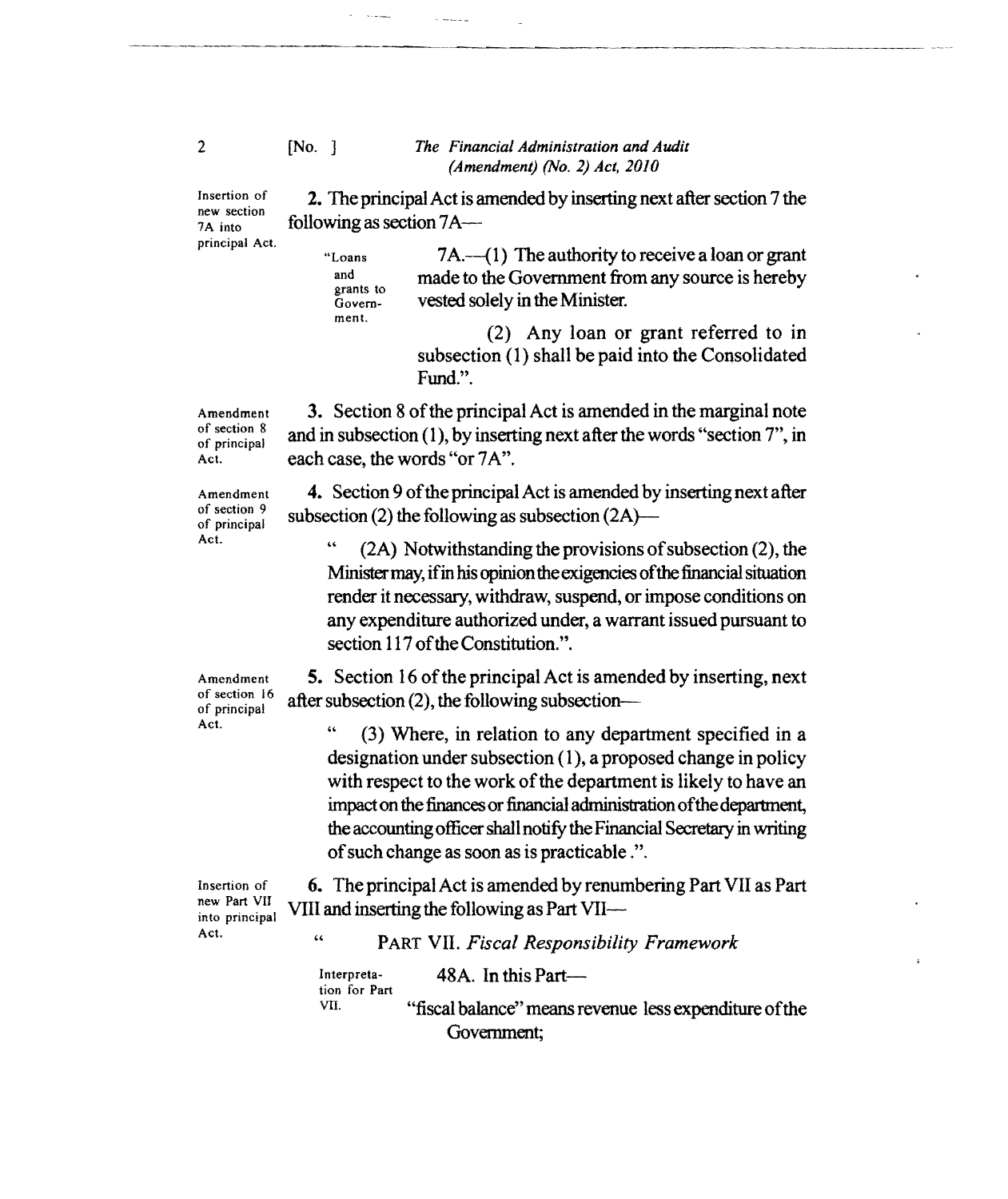- "fiscal indicators" means measures such as numerical ceilings used to evaluate the state of the economy or the fiscal position of the Government;
- "primary balance" means the fiscal balance plus net interest expense;
- "public sector" means the Government and all public bodies;
- "total debt" means the stock of public debt directly contracted by the Government and Government guaranteed external debt.

Development 48B.--(1) The Minister shall be responsible forand implementa-

- tion of fiscal policy, *etc.*
- (a) the development and implementation of a fiscal policy framework for Jamaica;
- $(b)$  the supervision and monitoring of public finances; and
- (c) the co-ordination of the international and inter-Governmental fiscal relations ofthe Government.

(2) Upon presentation of the annual Estimates ofRevenue and Expenditure, the Minister shall lay before both Houses of Parliament, a Fiscal Policy Paper setting out, in accordance with this section--

- (a) Macroeconomic Framework;
- (b) a Fiscal Responsibility Staternent; and
- (c) a Fiscal Management Strategy.

(3) The Macroeconomic Framework referred to in subsection (2) shall

(a) provide an overview of the current state of the economy, including an evaluation of its performance; and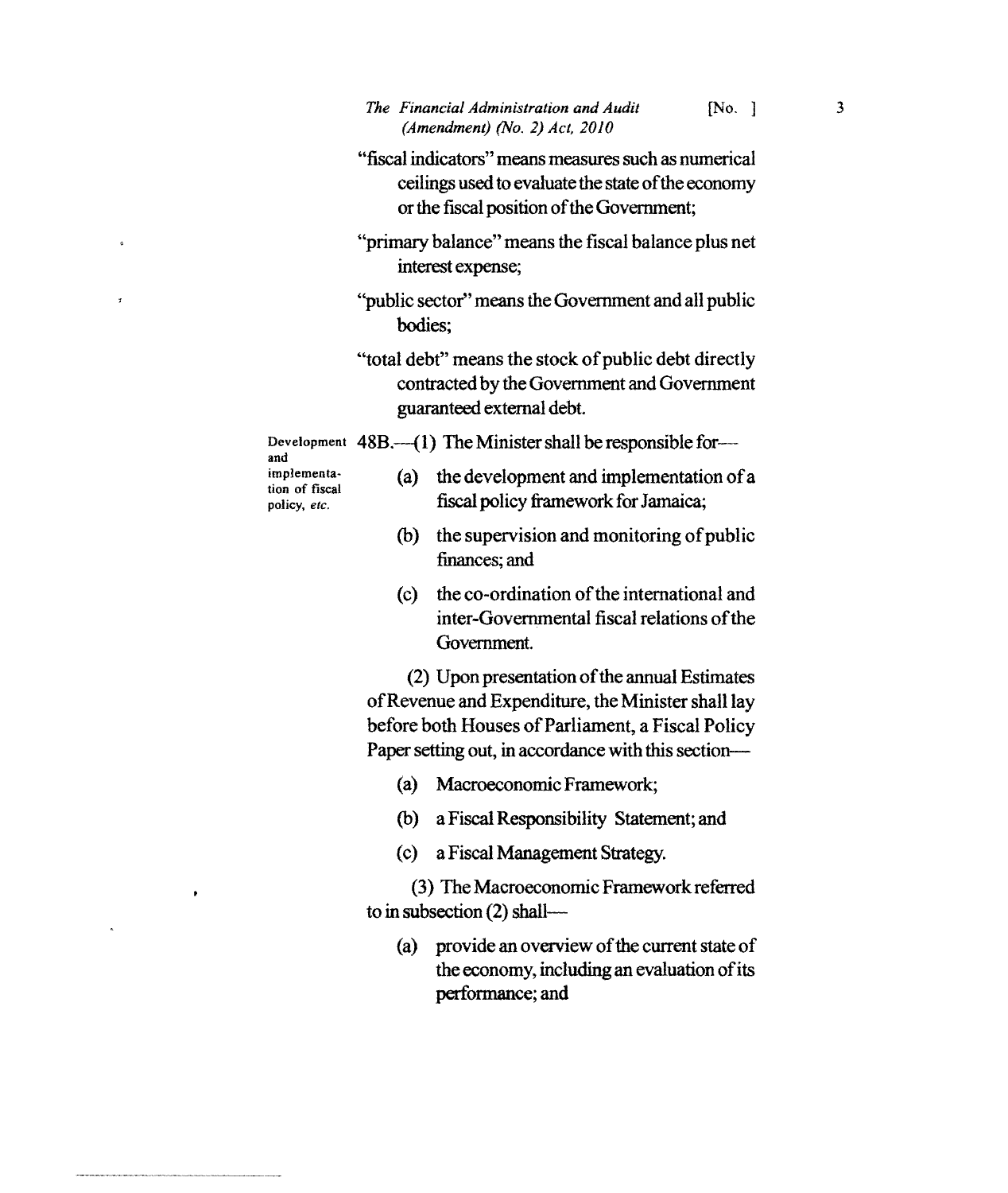- 4 [No. ] *The Financial Administration and Audit The Financial Administration and Audit (Amendment) (No.2) Act, 2010* 
	- (b) give an assessment of the prospects for economic growth (accompanied by a statement of the assumptions underlying the assessment), as well as an indication ofthe medium-term trajectory for the main macroeconomic variables.

Ł

للوار المتعارض والمحاجم والمتعام

(4) The Fiscal Responsibility Statement referred to in subsection (2) shall

- (a) specify the level offiscal balance and the level of total debt that are prudent, in the opinion of the Minister;
- (b) set out the fiscal policy measures proposed to be taken to achieve the levels referred to in paragraph (a); and
- (c) contain a declaration, signed by the Minister, that in pursuing policy objectives he will adhere to the principles of prudent fiscal management and seek to manage financial risks accordingly.

(5) The Fiscal Management Strategy referred to in subsection (2) shall

- (a) give an assessment of the current and projected finances of the Government;
- (b) set out, in respect of a specified planning period, being a period of not less than three years, the plans and policies for the development of the economy, including the level of public expenditure as a proportion of the gross domestic product;
- (c) make explicit the ways in which such plans and policies conform to the Fiscal Responsibility Statement;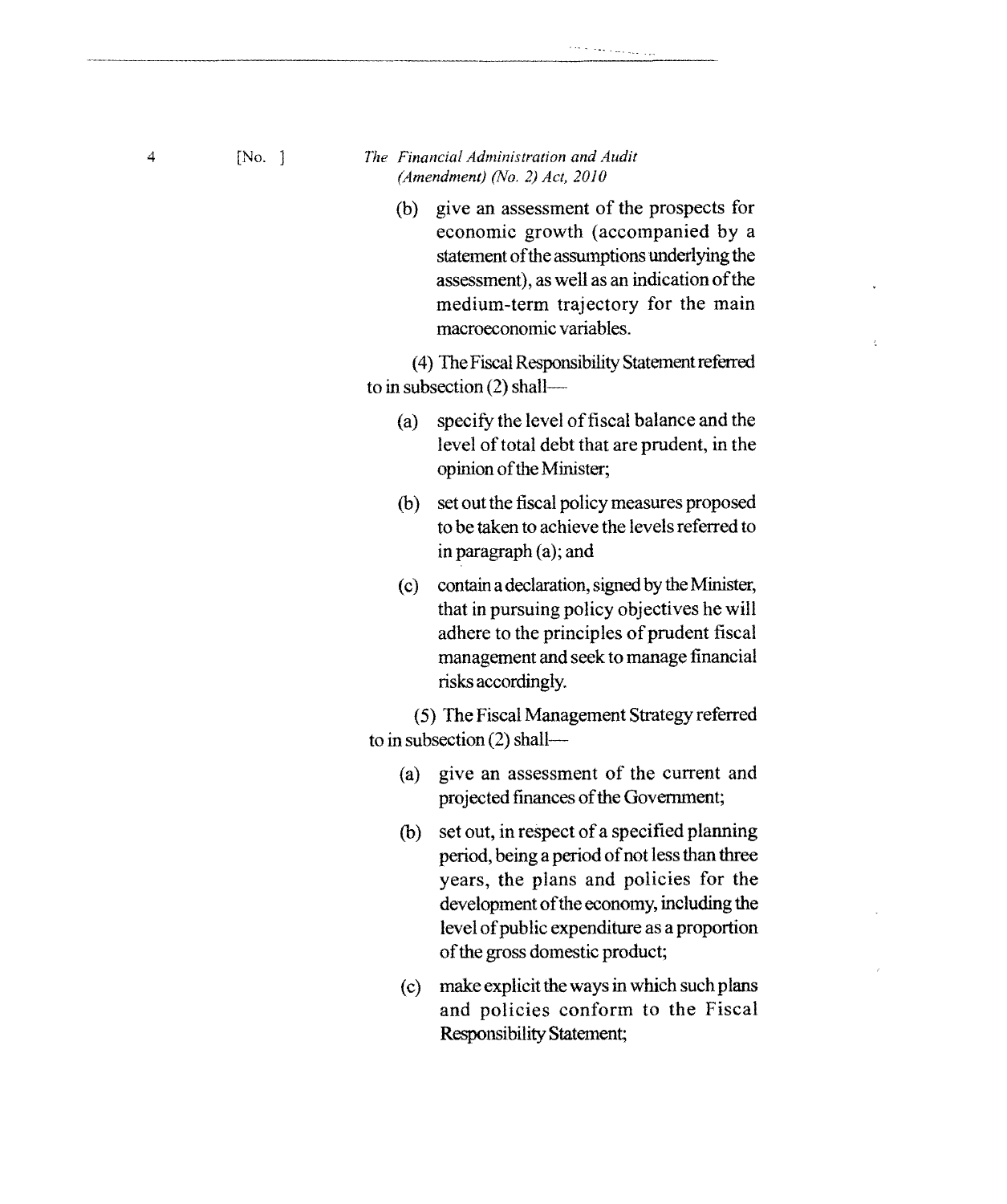- *The Financial Administration and Audit* [No. ] 5 *(Amendment) (No.2) Act, 2010* 
	- (d) without prejudice to the provisions of section  $48C -$ 
		- (i) develop a set offiscal indicators (including annual public sector borrowing, the fiscal balance and the primary balance) to enable the measurement of economic performance and establish targets for such indicators to be met during the planning period specified pursuant to paragraph (b); and
		- $(ii)$  in respect of the planning period, compare the outcome ofthe fiscal indicators with the targets for the previous financial year, and give the reasons for any deviation; and
	- (e) report on any policy changes that have been made since the presentation of the previous Fiscal Policy Paper.

(6) The Auditor-General shall, as soon as is reasonably practicable after the Fiscal Policy Paper is laid before both Houses of Parliament, examine the components of the Fiscal Policy Paper and provide a report to the Houses indicating whether

- (a) the conventions and assumptions underlying the preparation of the Fiscal Policy Paper comply with the principles of prudent fiscal management specified in section 48D; and
- (b) the reasons given pursuant to subsection  $(5)(d)(ii)$  are reasonable having regard to the circumstances.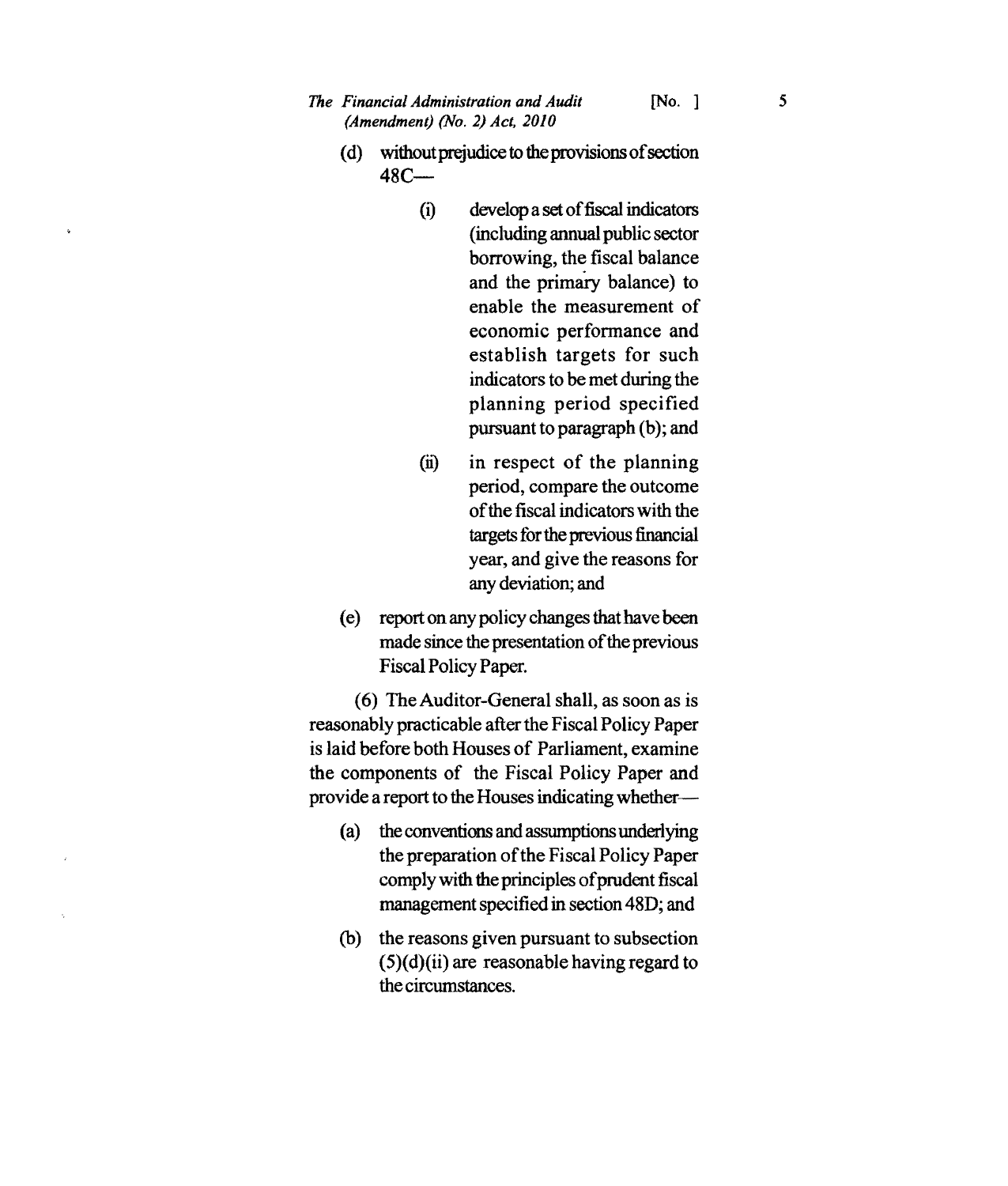Fiscal targets.

 $48C$ —(1) Subject to subsection (2), the Minister shall take appropriate measures-

- (a) to reduce the fiscal balance to nil by the end of the financial year ending on March 31, 2016;
- (b) to reduce the total debt to one hundred percent or less ofthe gross domestic product by the end of the financial year ending on March 31, 2016;
- (c) to reduce the ratio of wages paid by the Government as a proportion of the gross domestic product to nine percent or less by the end of the financial year ending on March 31,2016;and
- (d) beyond the end ofthe financial year ending on March 31,2016, to maintain or improve on the targets specified in paragraphs (a), (b) and (c).

(2) The targets specified in subsection  $(1)$  (a) to (d) may be exceeded on the grounds of national security, national emergency, or such other exceptional grounds, as the Minister may specify in an order subject to affirmative resolution.

Fiscal management principles.

48D. In exercising functions under this Part, me Minister shall act in conformity with the following fiscal management principles-

- (a) the total debt is to be maintained at a prudent and sustainable level;
- (b) guarantees and other contingent liabilities are to be managed prudently with particular reference to their quality and level;

6 [No. ]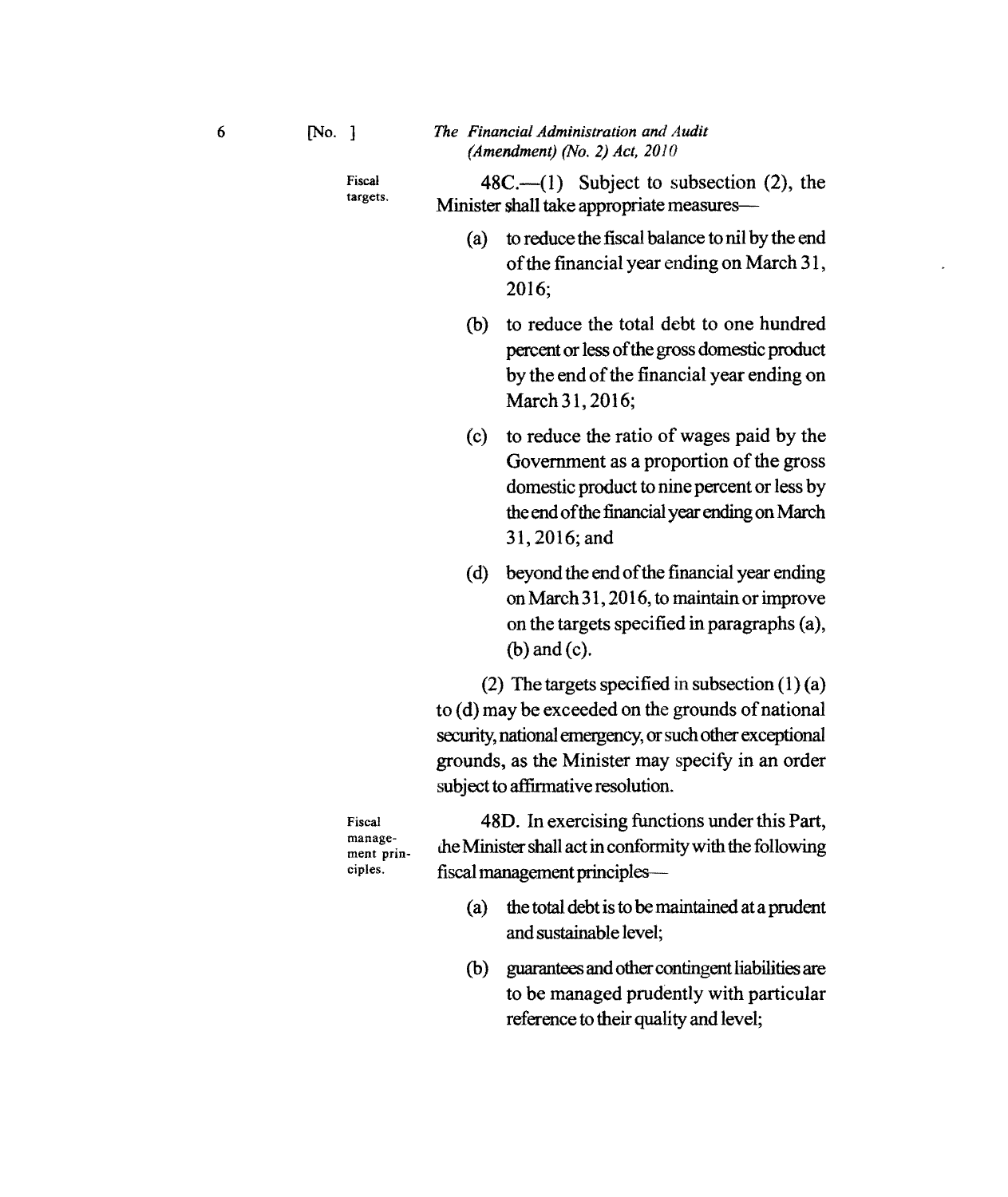- (C) borrowings are to be geared toward productive purposes and the accumulation ofcapital assets; and
- (d) expenditure is to be managed in a manner that is consistent with the level of revenue generated.

Fiscal transparency.

ķ,

 $48E$ —(1) Subject to subsection (2), the Minister shall take measures to ensure greater transparency in the Government's fiscal operations, including in the preparation of the annual Estimates of Revenue and Expenditure, and shall disclose in the Fiscal Policy Paper, any significant change in the accounting standards, policies or practices that affect or are likely to affect the attainment of the targets specified in section 48C or contained in the Fiscal Management Strategy related to the financial year concerned.

(2) In taking measures under subsection (1), the Minister may reserve any information which, in the opinion of the Minister-

- (a) is confidential commercial information; or
- (b) if disclosed could prejudice national security or defence or have a substantial adverse effect on the Jamaican economy or the Government's ability to manage the Jamaican economy.

(3) The Minister shall lay before each House ofParliament, at least twice in each financial year, a report on the performance of the economy, the public finances ofJamaica, and the actions taken under the Fiscal Management Strategy.

Tax Expenditure Statement.

48F. Upon presentation of the Estimates of Revenue and Expenditure to the House of Representatives, the Minister shall table a Tax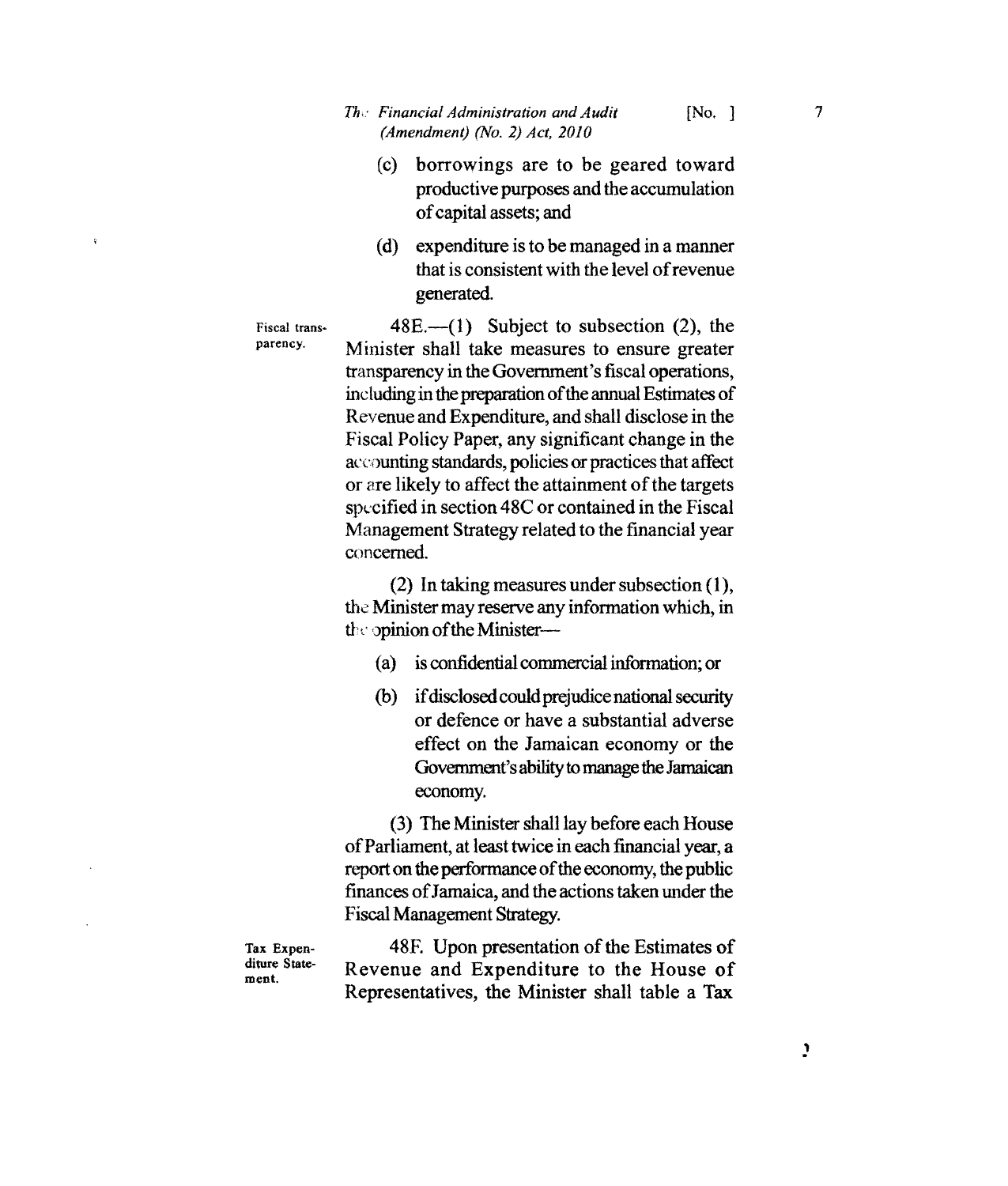8 [No. ]

.<br>1994 - Alexandro III, marekatikan artekatuar dago dago dago dago dago dago da dago da dago da dago da dago da

#### *The Financial Administration and Audit (Amendment) (No.2) Act, 2010*

**Service Standard** 

s e malvalagas

Expenditure Statement giving details of waivers, exemptions and other revenues foregone in the preceding financial year.

480. Before the House of Representatives votes on any statement of excess or supplementary estimates pursuant to section 116(2) of the Constitution, the Public Administration and Appropriations Committee of the House shall consider, and report to the House on the statement of excess or supplementary estimates (as the case may be), having regard in particular to any Financial Instructions issued by the Financial Secretary, under section 51, as to the contents of statements of excess.

48H.—(1) Government policy with respect to the negotiation of rates of pay and related conditions of employment for persons employed to the Government shall be consistent with the targets specified under section 48C and the policies and plans

(2) For the purposes of subsection (1), the Minister responsible for the public service may, by order subject to negative resolution, establish compensation negotiating cycles that allow for compensation settlement for persons employed to the

set out in the Fiscal Management Strategy.

Report on statement of excess, *etc.* 

Compensation settlements.

Central Treasury Management.

Government to be incorporated into the Estimates of Revenue and Expenditure for the financial year to which the settlement relates.

 $481- (1)$  The Minister shall cause to be established a Central Treasury Management System so as to enable the cash resources of —

- (a) the Government; and
- (b) public bodies covered by an order made under subsection (3),

to fall within an account to be called the Treasury SingleAccount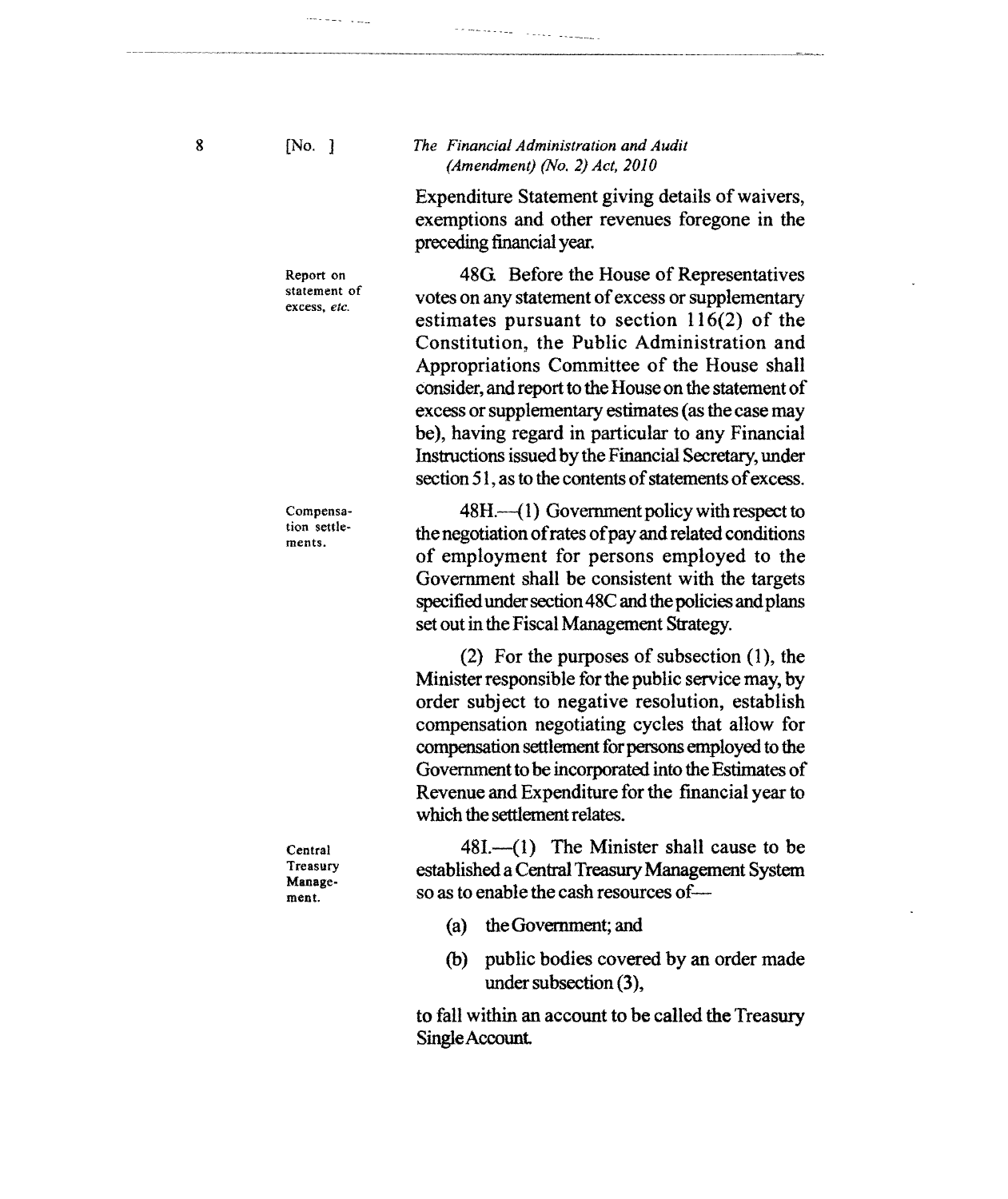## *The Financial Administration and Audit* [No. ] 9 *(Amendment) (No.2) Act. 2010*

(2) The operation and maintenance of the Central Treasury Management System shall be in accordance with such provisions as may be prescribed.

والمستعمل وللوارد السمعت وبالتاريخ المتحدود الداروراني

(3) Notwithstanding the provisions of any relevant enactment or any constituent document, the Minister may, by order subject to affirmative resolution and published in the *Gazette,* provide for the management of the cash resources of public bodies as part of the Central Treasury Management System.

(4) An order under subsection (3) may be made so as to apply to a specified public body or to a class of public bodies, and may contain such ancillary, consequential or supplementary provisions as may be required to give effect to the order.".

7. Section 50 of the principal Act is amended in subsection  $(1)$  by Amendment deleting the full stop appearing at the end of paragraph (f) and  $\frac{1}{\text{of period}}$ substituting therefor a semicolon, and inserting the following as paragraph  $\lambda$  et.  $(g)$ —

"(g) a Central Treasury Management System.".

**8.** Section 51 of the principal Act is amended by deleting the colon Amendment program at the end of personnel (f) and outstituting therefore of section 51 appearing at the end of paragraph (f) and substituting therefor a  $\frac{0 \text{ of section 5}}{0 \text{ of principal}}$ semicolon, and inserting the following as paragraph  $(g)$ - Act.

 $''(g)$  the supply of such information relating to public moneys as the Financial Secretary may require:".

Passed in the Honourable House of Representatives this 23rd day of February, 2010.

> DELROY CHUCK *Speaker.*